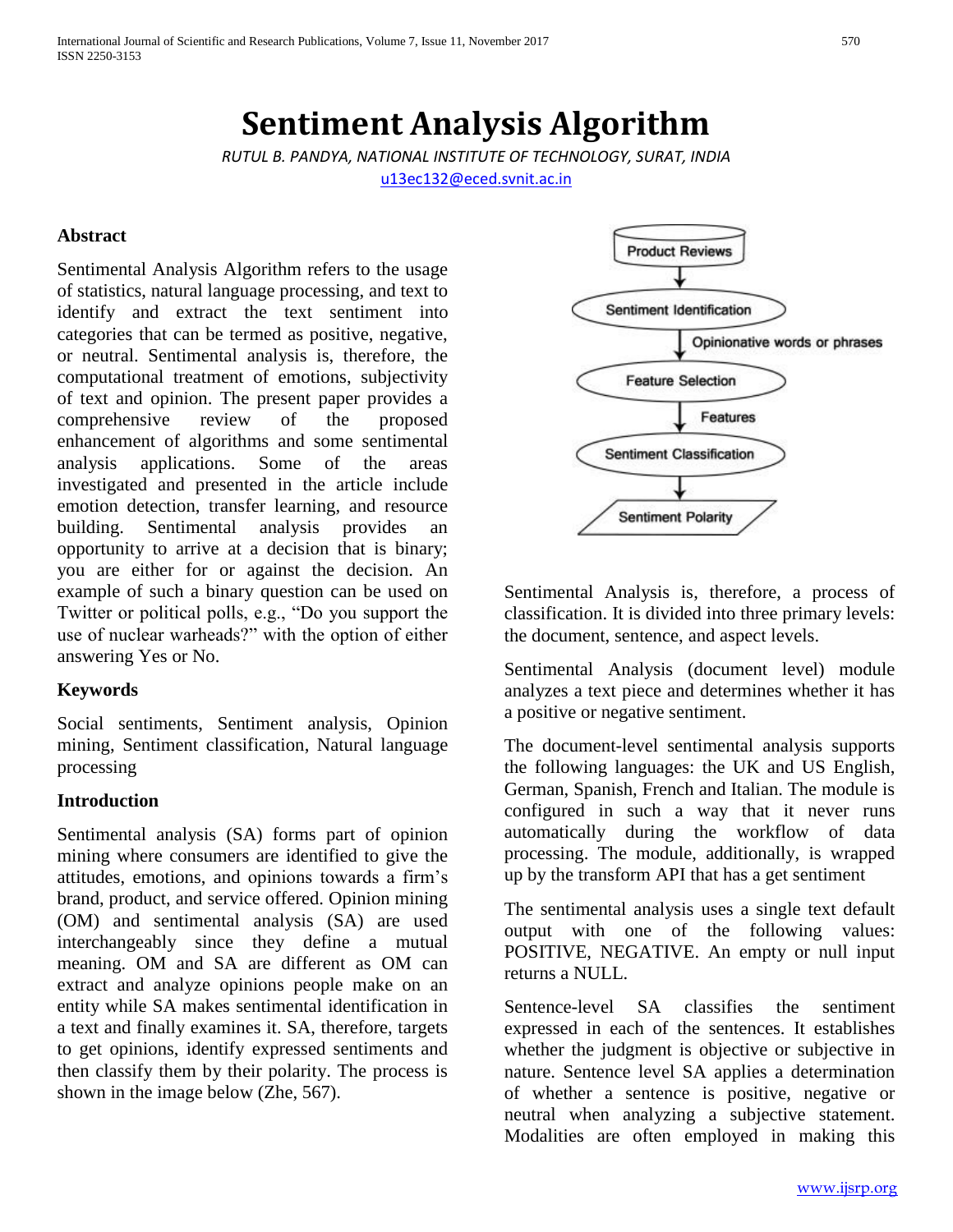determination. Given that, sentences are just short documents; no fundamental differences exist between sentence and document level classification.

The aim of the Aspect-level SA, concerning the individual aspect of entities, is to classify the sentiment. It involves the identification of objects and their aspect. This allows providing different opinions for the same aspect.

# **Use Cases of Sentimental Analysis**

Sentimental analysis is applied to reviews of consumer insights. Marketing teams and customer service targets the feelings and opinions of their product's consumers. In product reviews satisfaction or dissatisfaction of a consumer can be expressed through sentimental analysis. Analysis of the impact of a new product, a campaign ad in the market can also be implemented through sentimental analysis (Pozzi, Fersini, Messina, 58).

Sentimental analysis allows customer service agent to categorize their emails depending on the urgency purely based on the email's sentiment so as to identify frustrated consumers.

The system is also applied in business intelligence to establish the reasons (subjective) why clients are responding or not responding to a product.

Other fields that applies sentimental analysis include; analysis of ideological bias in political science, gauging reactions, and trend opinions (Pozzi, Fersini, Messina, 122).

# **Sentiment Analysis Challenges**

Sentiment analysis can be easily misled by factors like rhetorical devices for example irony, sarcasm and at times implied meanings. The fact that people can also express opinions in the very sophisticated way makes it hard using sentiment analysis.

*Algorithmia* is a tool that gives some very powerful sentiment analysis algorithm for developers. Installing such apps is very simple in our devices given there are no settings needed for configuration or servers to set up.

Social Sentiment Analysis is the algorithm employed in updating the status for social media accounts. This algorithm when fed with a string,

gives either 'positive,' 'negative" or "neutral" returns. The algorithm can also provide a compound result; a general sentiment of the whole string (Satapathy, Suresh, Prasas, Rani, Siba, Raju, 456).

```
{
```
"sentenceList": [

"I like Italian cheese pizza,"

"I love white coffee and round donuts,"

 "I don't want to be diagnosed with diabetes type A."

]

}

{

```
"positive": 0.445,
```
"negative": 0,

"sentence": "I like Italian cheese pizza",

"neutral": 0.535,

"compound": 0.3512

},

{

"positive": 0.542,

"negative": 0,

 "sentence": "I love white coffee and round donuts",

"neutral": 0.498,

"compound": 0.6399

},